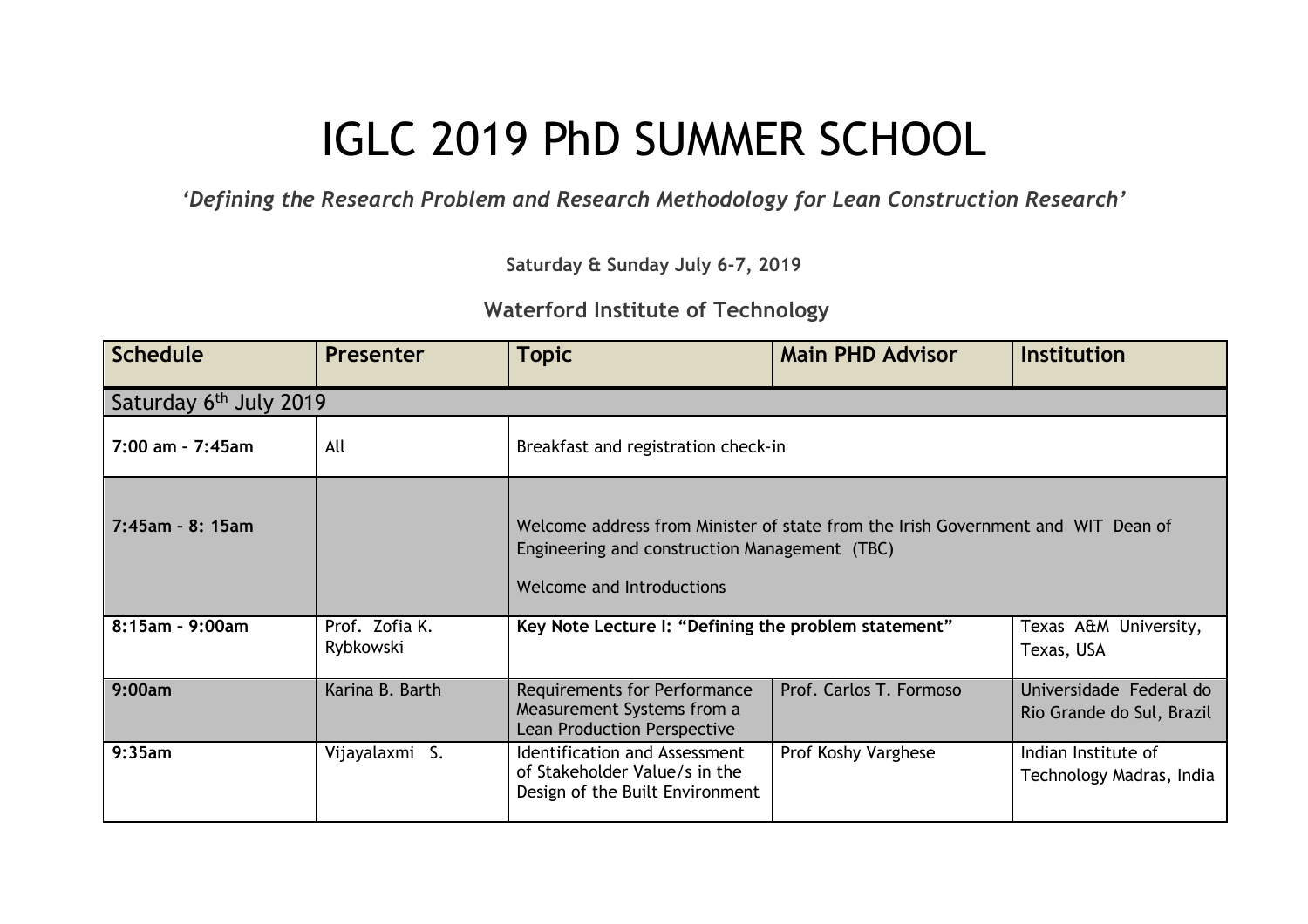| 10:10am            | <b>Tea/Coffee Break</b>          |                                                                                                                                             |                          |                                             |
|--------------------|----------------------------------|---------------------------------------------------------------------------------------------------------------------------------------------|--------------------------|---------------------------------------------|
| 10:20am            | Joonas Lethtovaara               | Takt production in<br>construction: An empirical<br>study                                                                                   | Prof Olli Seppänen       | Aalto University, Finland                   |
| 10:55am            | <b>Sulyn Gomez</b>               | Influence of behaviors and<br>psychological safety in<br>improving quality management<br>in construction projects.                          | Prof Iris Tommelein      | University of California,<br>Berkeley, USA  |
| 11:35am            | Mirian Sayuri Vaccari            | Lean practices for Forcibly<br><b>Displaced Populations in Slums</b>                                                                        | Dr Mohammed Mojtahedi    | University of New South<br>Wales, Australia |
| 12:10pm            | Group photograph and Lunch Break |                                                                                                                                             |                          |                                             |
| 1:00 <sub>pm</sub> | Aída Santana Sosa                | Timber Industry meets BIM and<br>Lean - Increasing the efficiency in<br>design and construction process in<br>multi-storey timber buildings | Assoc. Prof. Iva Kovacic | Vienna University of<br>Technology, Austria |
| 1:35 <sub>pm</sub> | Ana Virginia Reinbold            | BIM as the Key Interface for<br>Situational Awareness in<br><b>Construction Projects</b>                                                    | Prof Olli Seppänen       | Aalto University, Finland                   |
| 2:10 <sub>pm</sub> | Sean Mulholland                  | <b>Effectiveness of Collaborative</b><br>Project Delivery Methods<br><b>Utilizing Predictive Game</b><br>Theory                             | Dr Caroline Clevenger    | University of Colorado,<br><b>USA</b>       |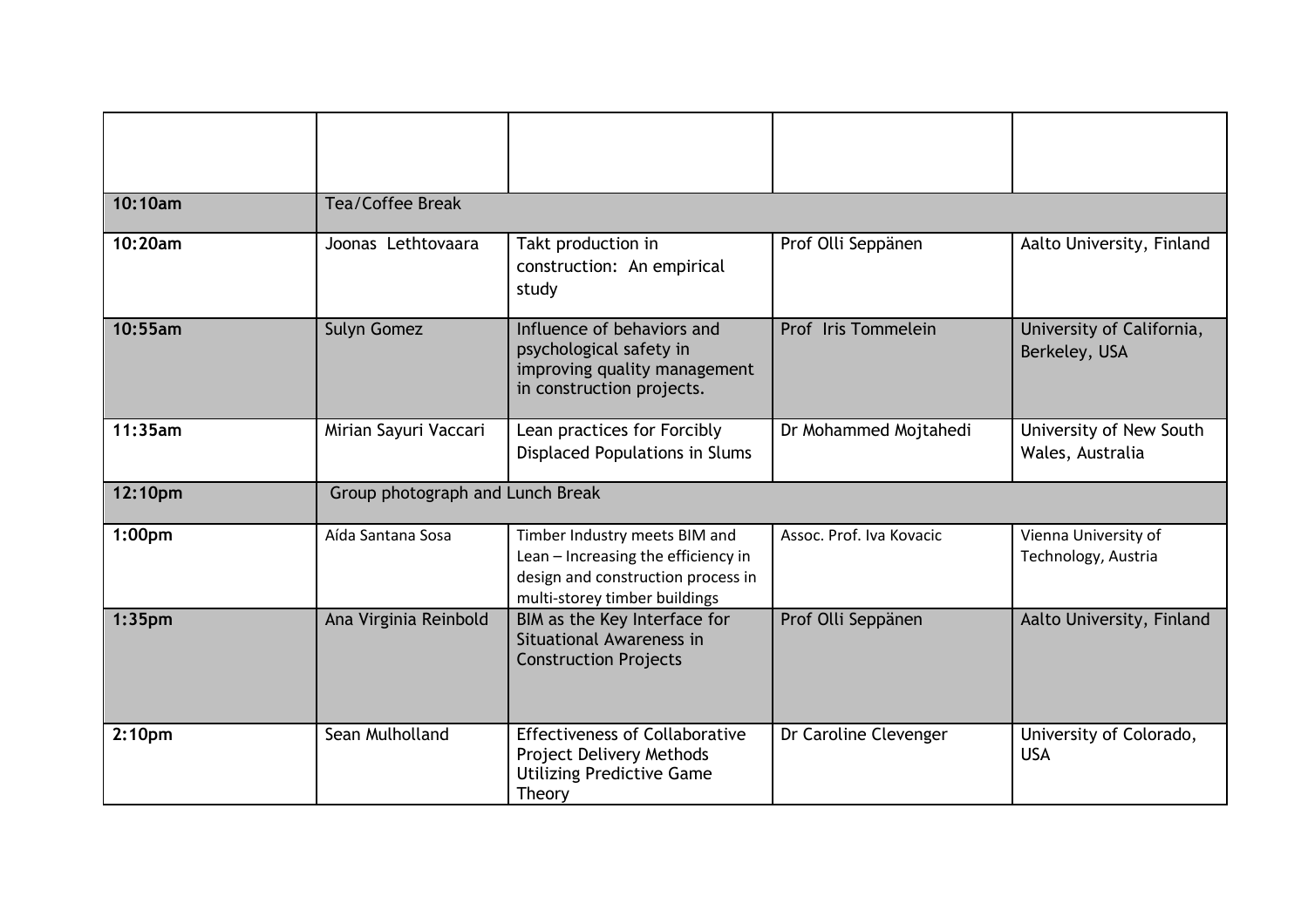|                                  |                                       | Sean M. Mulholland                                                                           |                         |                                                                |
|----------------------------------|---------------------------------------|----------------------------------------------------------------------------------------------|-------------------------|----------------------------------------------------------------|
| 2:45 <sub>pm</sub>               | <b>Tea Break</b>                      |                                                                                              |                         |                                                                |
| 2:55 <sub>pm</sub>               | Sergei Kortenko                       | The Last Planner System in<br>Design Management for Lead<br><b>Consultant Companies</b>      | Prof. Lauri Koskela     | University of<br>Huddersfield, UK                              |
| 3:30                             | Svenja Oprach                         | Conception of a predictive planning<br>model for frame schedules of<br>construction projects | Prof. Shervin Haghsheno | Karlsruher Institute of<br>Technology (KIT),<br>Germany        |
| 4:05pm                           | Closing and Summer School Plus/Deltas |                                                                                              |                         |                                                                |
| 6:30                             | <b>Group Meal</b>                     |                                                                                              |                         |                                                                |
| Sunday 7 <sup>th</sup> July 2019 |                                       |                                                                                              |                         |                                                                |
| $7:00 - 8:00$                    | All                                   | <b>Breakfast</b>                                                                             |                         |                                                                |
| 8:00                             | Prof. Carlos Formoso                  | Key Note Lecture II: "Defining the Research"<br>Methodology"                                 |                         | Universidade Federal<br>do Rio Grande do Sul,<br><b>Brazil</b> |
| 8:45                             | Cynthia dos Santos<br>Hentschke       | Proposal of a model to<br>support value generation in<br>mass customized housing<br>projects | Prof. Carlos Formoso    | Universidade Federal<br>do Rio Grande do Sul,<br><b>Brazil</b> |